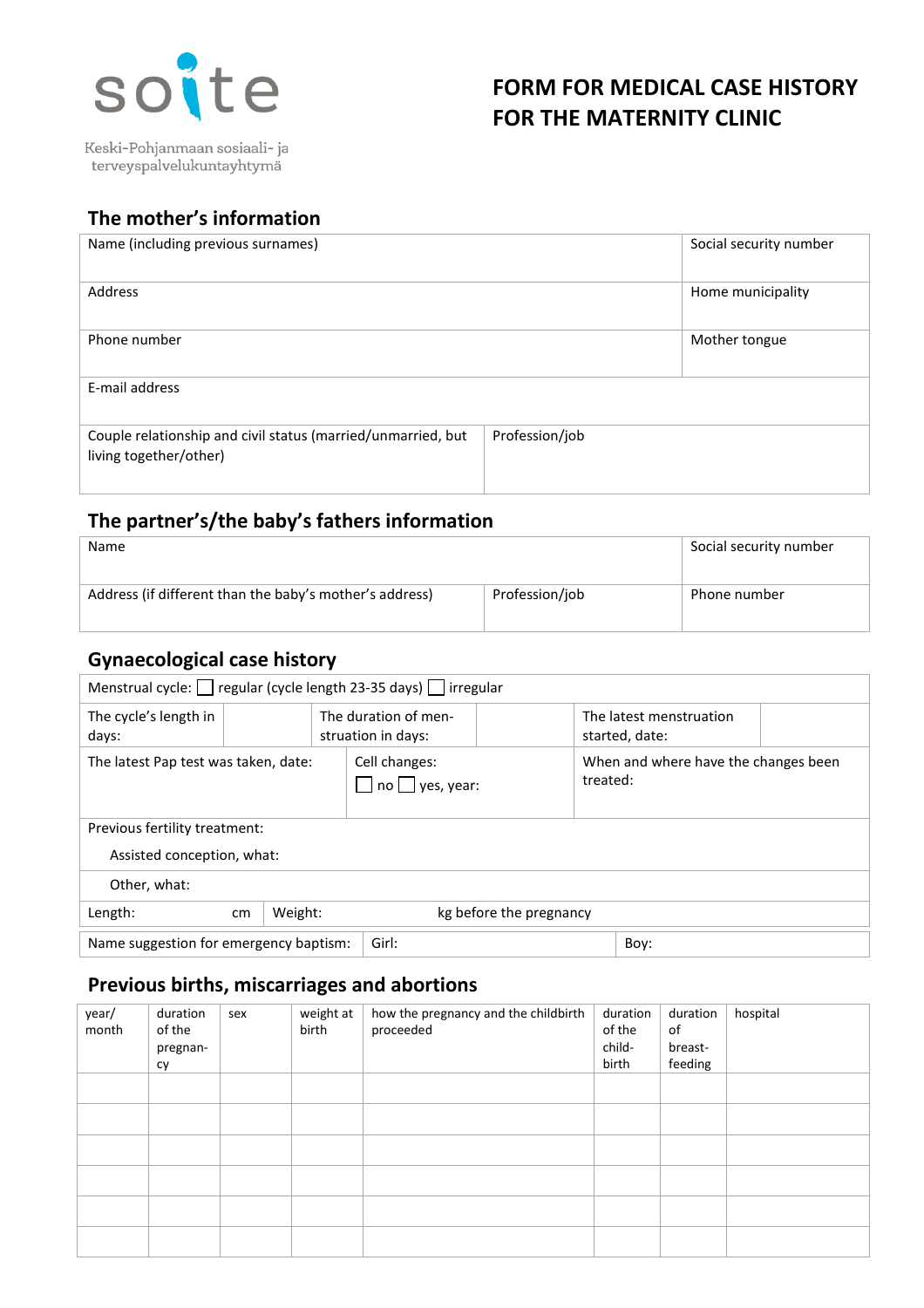## **Diseases and medication**

Have you or the father of the baby got any of the following diseases or have you got any of them currently

 $(M = mother, F = father)$ 

| <b>Disease</b>      | M | F | <b>Disease</b>                           | M | F |
|---------------------|---|---|------------------------------------------|---|---|
| <b>Diabetes</b>     |   |   | Some other neurological disease/migraine |   |   |
| Hypertension        |   |   | Changes in the mental health or a mental |   |   |
|                     |   |   | illness                                  |   |   |
| Allergy             |   |   | A congenital deformity                   |   |   |
| Kidney disease      |   |   | A disability                             |   |   |
| Liver disease       |   |   | Herpes                                   |   |   |
| Heart disease       |   |   | <b>Genital herpes</b>                    |   |   |
| Lung disease/asthma |   |   | Some other disease:                      |   |   |
| Epilepsy            |   |   |                                          |   |   |

Has the mother of the baby got any of the following diseases:

| <b>Disease</b>                                   | No | Yes | <b>Disease</b>                               | No | <b>Yes</b> |
|--------------------------------------------------|----|-----|----------------------------------------------|----|------------|
| Urinary tract infection                          |    |     | Have you received treatment in a hospital in |    |            |
|                                                  |    |     | another country within the last six months   |    |            |
| Thyroid gland disease                            |    |     | <b>Tumours</b>                               |    |            |
| Rheumatism                                       |    |     | Hormonal treatment                           |    |            |
| Has had chicken pox                              |    |     | Sexually transmitted diseases                |    |            |
| Has had the fifth disease (caused by parvovirus) |    |     | Gynaecological operations/inflammations      |    |            |
| MMR vaccine x2                                   |    |     | Other operations                             |    |            |
| Vascular occlusions (blockage of blood ves-      |    |     | A earlier child has had phototherapy (treat- |    |            |
| sels)                                            |    |     | ment with light) because of jaundice         |    |            |
| Diagnosed tendency to develop blood clots in     |    |     | Previous anti-D protection                   |    |            |
| veins                                            |    |     |                                              |    |            |
| Have you had blood transfusions                  |    |     | Allergy to medication                        |    |            |

| What medication(s) are<br>you allergic to: |  |
|--------------------------------------------|--|
| Regular medication:                        |  |
| More information about<br>the diseases:    |  |
| Diseases among the<br>nearest relations:   |  |

# **Health behaviour and lifestyle**

| Diet:                                                                                                                            | ' normal                             | a special diet, what:                                               |  |              |  |
|----------------------------------------------------------------------------------------------------------------------------------|--------------------------------------|---------------------------------------------------------------------|--|--------------|--|
| What kind of exercise do you do, including incidental physical activity (exercise we get during daily activities e.g. taking the |                                      |                                                                     |  |              |  |
|                                                                                                                                  | stairs, vacuuming, mowing the lawn): |                                                                     |  |              |  |
|                                                                                                                                  |                                      |                                                                     |  |              |  |
|                                                                                                                                  |                                      | How often do you, on average, do fitness training for at least half |  | times a week |  |
|                                                                                                                                  |                                      | an hour at a time so that you get out of breath and sweaty:         |  |              |  |
|                                                                                                                                  | The latest oral health check-up:     |                                                                     |  |              |  |
|                                                                                                                                  |                                      |                                                                     |  |              |  |